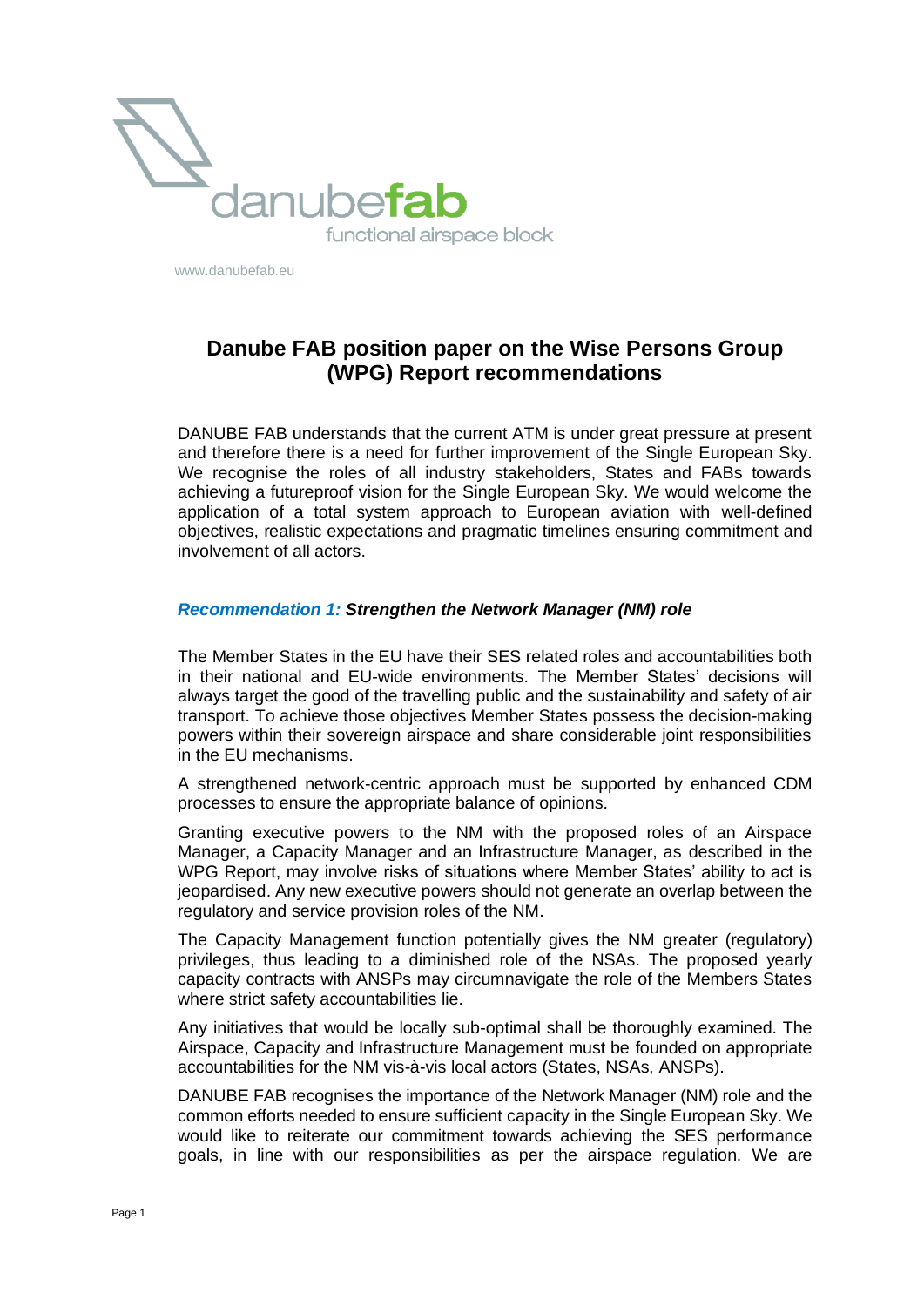

committed to manage the capacity at local level having the tools and view on the local situation.

#### *Recommendations 2, 3 & 4: Implement a Digital European Sky based on the Airspace Architecture Study with a new market for ATM data service providers and fully integrated airports into the network*

DANUBE FAB believes that the Airspace Architecture Study should have also considered the TMAs and the Airports as significant contributors towards achieving network capacity. Looking only at the en-route airspace might create additional pressure on the remaining airspace and the airport infrastructure.

The AAS shall be further scrutinized vs any potential EU-wide monopolisation of the ANS provision such as data services provision. The ANS provision responsibility distribution among different actors should be clarified vs the provisions of the Chicago Convention while fully acknowledging the human factor and safety critical aspects.

The added value of FABs should be recognized. Moreover, FABs are presently the only formalised working partnerships with key representation from States, Military Authorities, NSAs and their operational stakeholders. FABs are naturally placed to further develop their operational excellence programs, taking the lead in implementing solutions driving the network performance.

# *Recommendation 5: Use the performance and charging scheme to support the digitalisation of air traffic services, and public funding to support deployment only where necessary from a network perspective.*

DANUBE FAB welcomes the use of financial incentives to support the timely deployment of ANS enhancements, provided that the incentives remain outcomeand performance-based and that they address the risks that ANSPs can genuinely control. Any possible future incentives related to public funds need to reflect the RP3 performance scheme and plans in place to avoid any disruption in the system and to constitute real incentives, where possible benefits stay with the corresponding stakeholders.

# *Recommendation 6: The ATCOs role in the Digital European Sky*

The essential role of ATCOs is and shall remain in the future to ensure safe and efficient operations. It shall be backed up with mature and reliable technologies with adequate level of automation.